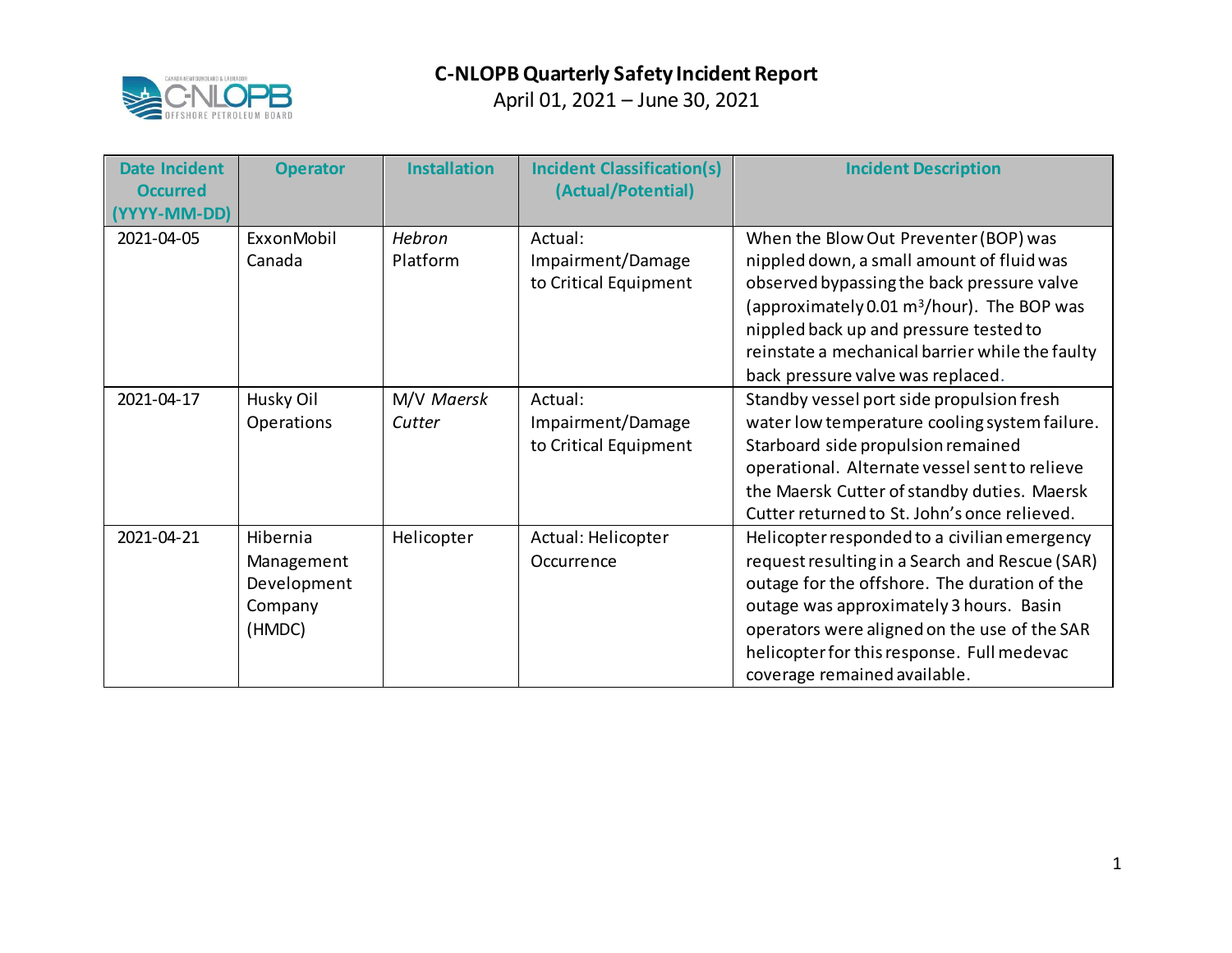

| 2021-05-03 | Husky Oil<br>Operations                                         | SeaRose FPSO                      | Actual:<br>Impairment/Damage<br>to Critical Equipment             | A high differential pressure was noted for the<br>online clarifier pump filter. When switched to<br>the offline filter the differential pressure<br>reached 100% indicating that the filter was<br>plugged. This then caused the pressure safety<br>valve to lift resulting in the chemical returning<br>to its storage tank. Both filters were replaced.                                                                                                                                                                                                        |
|------------|-----------------------------------------------------------------|-----------------------------------|-------------------------------------------------------------------|------------------------------------------------------------------------------------------------------------------------------------------------------------------------------------------------------------------------------------------------------------------------------------------------------------------------------------------------------------------------------------------------------------------------------------------------------------------------------------------------------------------------------------------------------------------|
| 2021-05-05 | ExxonMobil<br>Canada                                            | Hebron<br>Platform                | Actual:<br>Impairment/Damage<br>to Critical Equipment             | Damage noted on the northeast crane luffing<br>wire while completing crane wire rope<br>inspection.                                                                                                                                                                                                                                                                                                                                                                                                                                                              |
| 2021-05-13 | <b>HMDC</b>                                                     | Hibernia<br>Platform              | <b>Actual: Near Miss</b><br>Dropped Object<br>Potential: Fatality | Pedestal crane main hook made contact with a<br>structural beam causing the hook to move<br>from the vertical position to the horizontal<br>position. This caused the pennant line<br>assembly (consisting of a 5 kg D ring, wire rope<br>and hook) to slide past the spring loaded latch<br>on the crane main hook and fall approximately<br>10 m. The pennant line assembly came to rest<br>on a container approximately 1.5 m from the<br>closest person. There were no injuries. Only<br>authorized personnel were inside the<br>established exclusion zone. |
| 2021-05-14 | Husky Oil<br>Operations                                         | SeaRose FPSO                      | Actual: Lost/Restricted<br>Workday Injury                         | Worker felt back discomfort while sweeping.                                                                                                                                                                                                                                                                                                                                                                                                                                                                                                                      |
| 2021-05-20 | <b>China National</b><br>Offshore Oil<br>Corporation<br>(CNOOC) | <b>Stena Forth</b><br><b>MODU</b> | Actual:<br>Impairment/Damage<br>to Critical Equipment             | Loss of communications, with the exception of<br>satellite phones, while drilling for<br>approximately 1 hour. Drilling activities were<br>altered until all communications were<br>restored.                                                                                                                                                                                                                                                                                                                                                                    |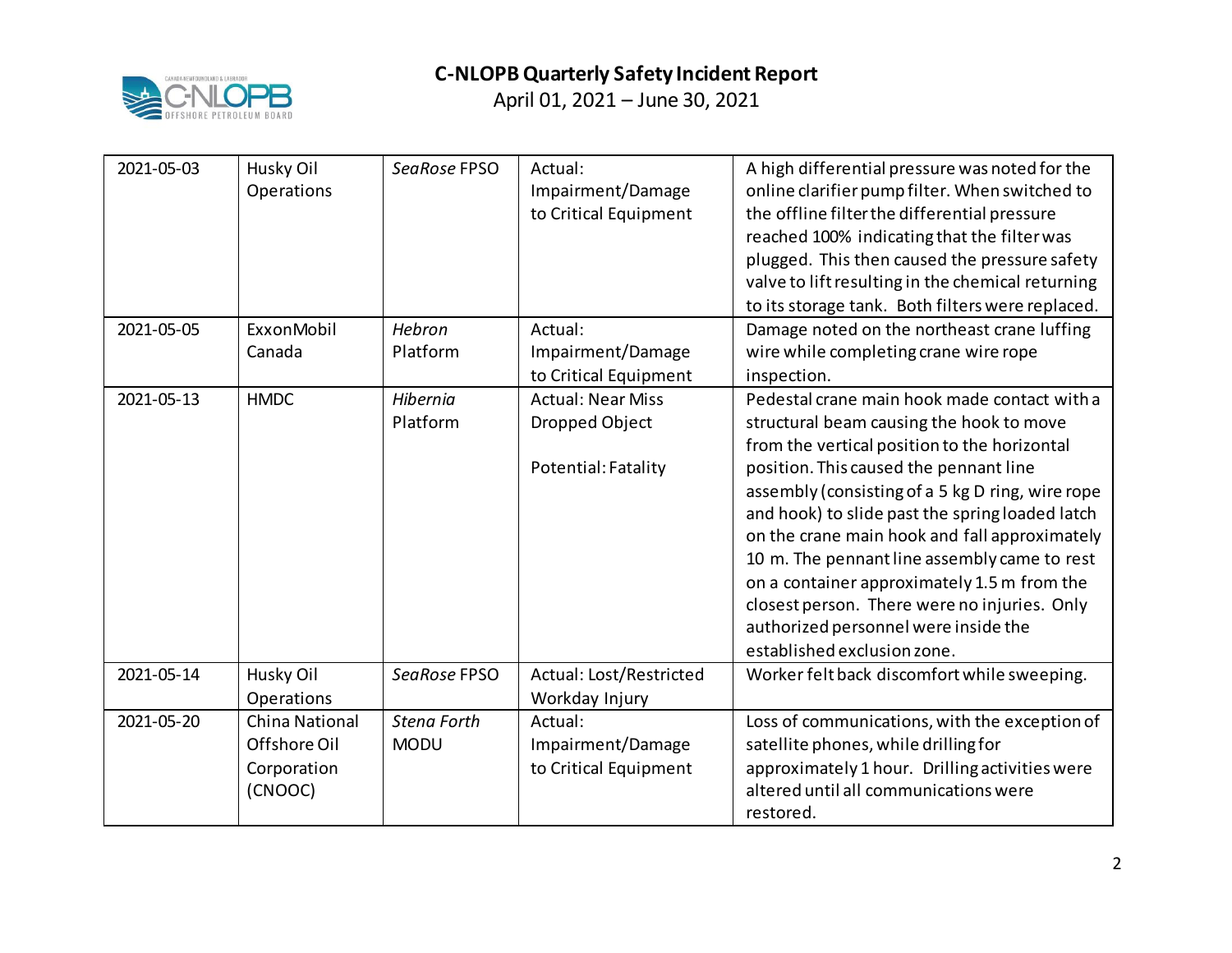

| 2021-05-30 | <b>HMDC</b>             | Hibernia<br>Platform              | Actual: Lost/Restricted<br>Workday Injury &<br>medevac                      | Worker felt discomfort in their shoulder while<br>reaching out to receive scaffolding planks.<br>Worker was sent onshore the next day for<br>further assessment.                                                                          |
|------------|-------------------------|-----------------------------------|-----------------------------------------------------------------------------|-------------------------------------------------------------------------------------------------------------------------------------------------------------------------------------------------------------------------------------------|
| 2021-06-02 | Husky Oil<br>Operations | SeaRose FPSO                      | Actual:<br>Impairment/Damage<br>to Critical Equipment                       | Central Drill Centre (CDC) channel B line<br>insulation monitor system tripped the CDC<br>channel B power due to low insulation. This<br>resulted in a loss of power and<br>communications to the CDC and Northern Drill<br>Centre wells. |
| 2021-06-03 | ExxonMobil<br>Canada    | Hebron<br>Platform                | Actual:<br>Impairment/Damage<br>to Critical Equipment                       | During the post five year load test inspection,<br>a linear indication was found at the toe of the<br>slew column to the cab structure weld. Crane<br>was removed from service until repaired.                                            |
| 2021-06-05 | CNOOC                   | <b>Stena Forth</b><br><b>MODU</b> | <b>Actual: Near Miss</b><br>Dropped Object                                  | A small spring washer weighing 18 g was<br>found on the riser catwalk arm.                                                                                                                                                                |
| 2021-06-08 | CNOOC                   | <b>Stena Forth</b><br><b>MODU</b> | <b>Actual: Near Miss</b><br>Potential:<br>Lost/Restricted Workday<br>Injury | During a wireline operation, a wire loop made<br>contact with worker's legas the loop slid back<br>into the moonpool resulting in a first aid<br>treatment.                                                                               |
| 2021-06-09 | ExxonMobil<br>Canada    | Hebron<br>Platform                | Actual: Implementation<br>of Emergency Response<br>Plan                     | An unplanned platform muster occurred when<br>a drilling shutdown push button was<br>inadvertently activated during regular<br>maintenance.                                                                                               |
| 2021-06-25 | <b>CNOOC</b>            | <b>Stena Forth</b><br><b>MODU</b> | Actual:<br>Impairment/Damage<br>to Critical Equipment                       | Loss of communications, with the exception of<br>satellite phones, for approximately 12 hours<br>while conducting abandonment operations.                                                                                                 |